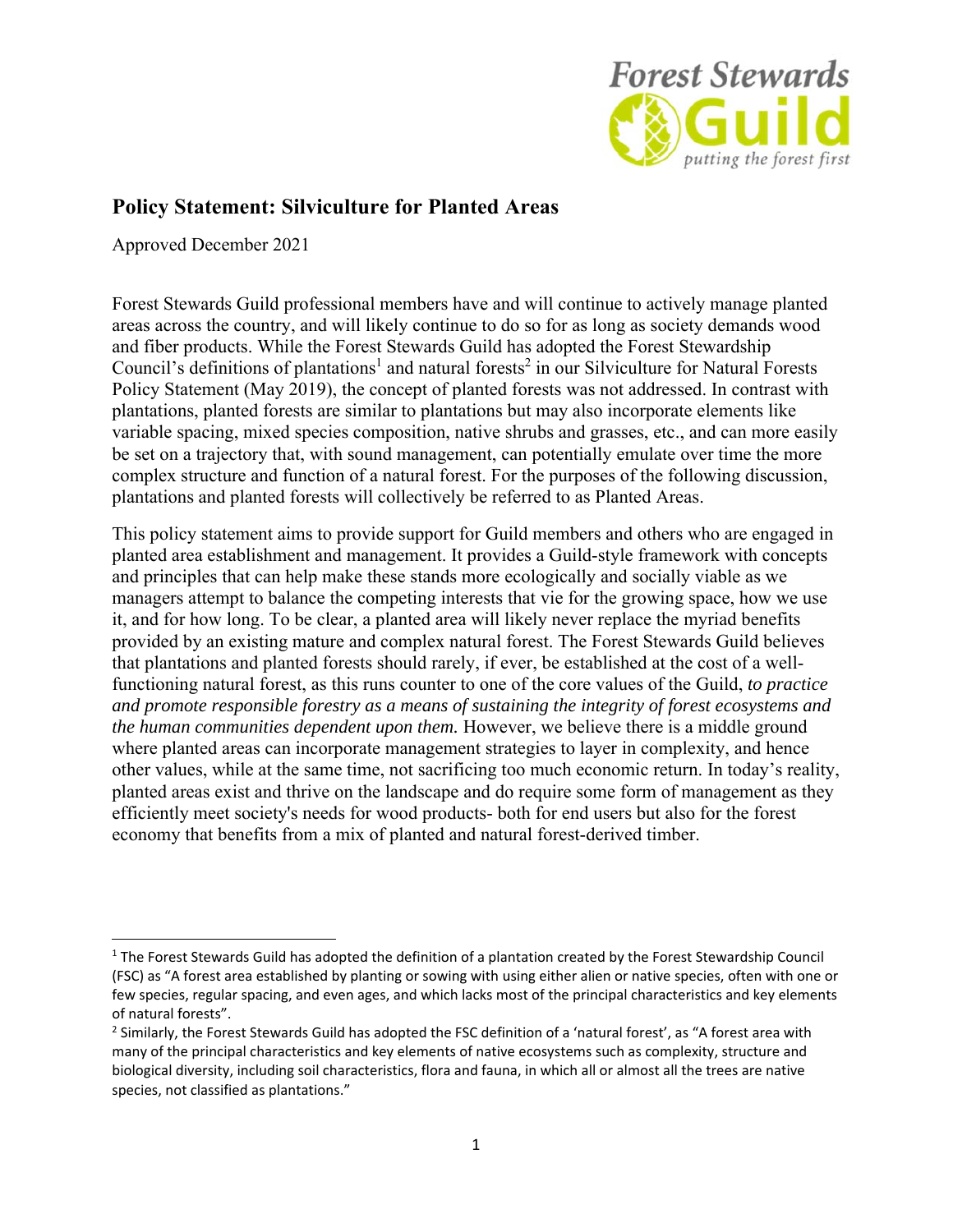### **Complexity, Structure, and Function**

As reforestation and afforestation become more widely discussed in terms of potential mitigation tools to help counter the adverse effects of climate change, foresters, land managers, and other decision-makers who work with planted areas will have to take into account multiple considerations. Since forest complexity is derived from natural disturbances across spatial and temporal scales, both plantations and planted forests will need treatments that mimic disturbances endemic to their locale. Planted forests can more easily emulate over time the more complex structure and function of a natural forest since they are established with built-in natural forest characteristics. This in turn will provide more opportunities for future generations from wildlife habitat and biodiversity to forest products and climate mitigation. Whereas monocultures of single-tree species plantations may create greater opportunities for (often short-term) economic gains, they will need more intensive treatments to compete ecologically or socially with a planted forest that incorporates more natural elements.

## **Considerations of Scale**

The broader the scale of the applicable forest or forest stand under the influence of the forester or land manager, the more important the consideration of landscape level issues becomes. This is particularly true when planning regeneration cuts and harvest scheduling. At a finer scale, planted areas may increase landscape diversity, but at a broader scale the plantation or planted forest approach may overly influence landscape diversity in a negative way. As with many aspects of responsible forestry, a balanced approach should be undertaken when determining where and how planted areas should be established within the broader landscape.

## **Existing Planted Areas Management**

Traditional plantation management is generally focused on maximizing economic returns by maximizing growth rate and minimizing rotation length. In either establishing planted areas or managing them throughout their rotation, Guild foresters must recognize, evaluate, and advocate for certain trade-offs when attempting to balance economic, ecological, and social outcomes. When "putting the forest first" involves a planted area at the onset of our management, we have the opportunity to thoughtfully bring Guild principles to bear on the management of these spaces. Pragmatism is important - society needs planted areas and among other things they can serve to take production pressure off of natural areas. By incorporating certain tradeoffs, the forester or land manager can both challenge convention and increase innovation. These tradeoffs may include:

- Extending rotation ages to allow the trees to become more biologically mature, thereby allowing for greater near-term carbon storage, a potentially higher quality and more valuable wood products at harvest time, and more options for future retention with greater ecological benefits to wildlife.
- Creating harvest blocks that are not excessively large or rectilinear, but instead incorporate softer edges based on natural contours and features.
- Shifting even spacing of established planted trees to uneven spacing using a variable density thinning approach, in which a desired target of trees per acre or basal area is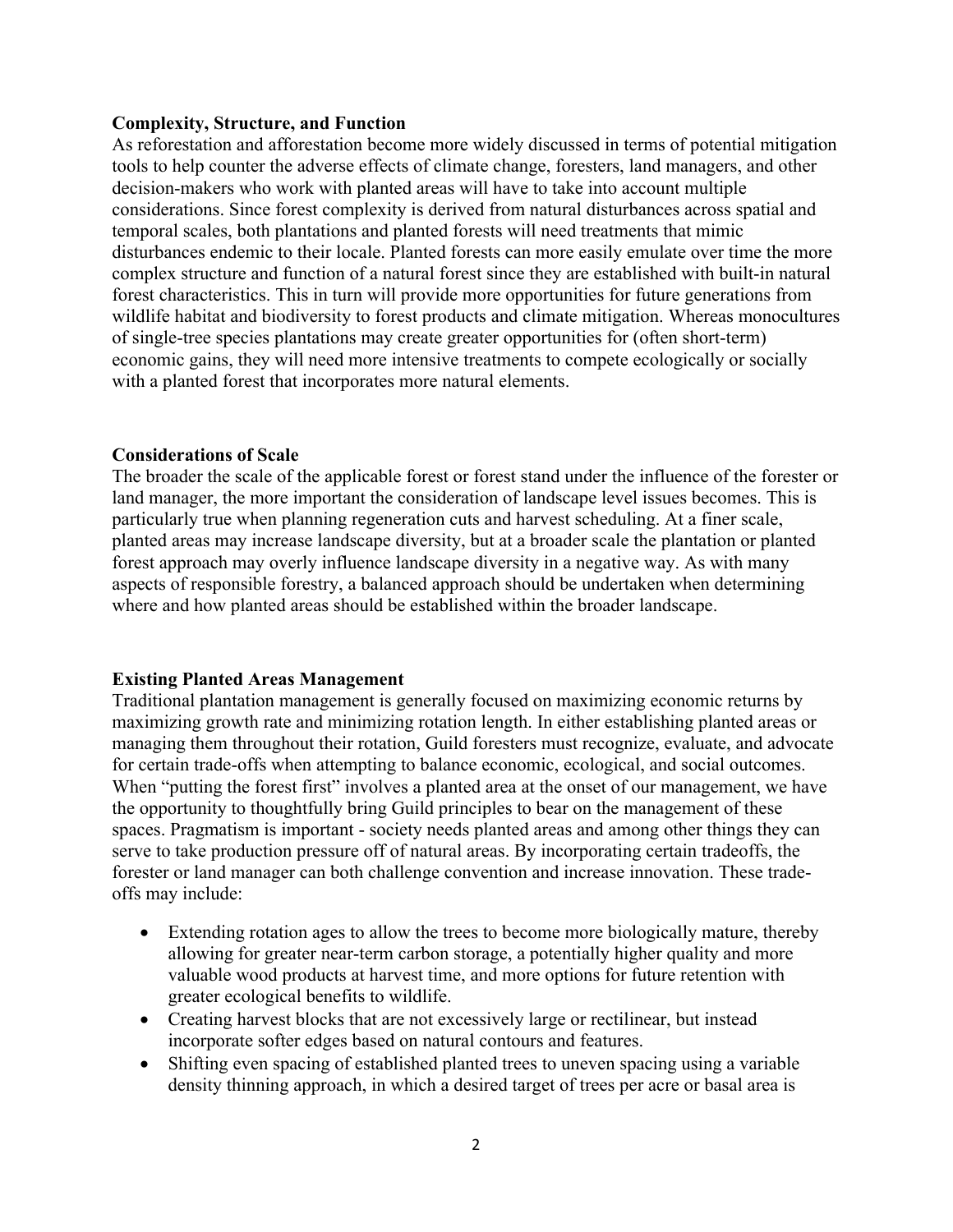reached across a stand, but small gaps or individual trees may be promoted to allow for greater ecological complexity.

- Creation of downed woody debris piles to support wildlife during thinning entries by bunching together and leaving either non- merchantable or merchantable logs.
- Retention of native shrub or brush layers in areas where the original planted area failed, or the creation of areas to be left as "set-asides" for native shrub layer development.
- The creation or retention of snags within the planted area by means of logging equipment or tree climbers. Snags may be base-girdled, full-topped (top removed), top girdled, or green topped (a certain number of green branches retained below the removed top) to create even more varied structure. Artificial cavities may also be considered to further enhance wildlife habitat. Snags should continually be recruited through subsequent stand entries to ensure a rolling inventory, as different species use different sizes and ages of snags over time.
- Species diversification by protecting and promoting other naturally regenerated species that have established in the planted area, or by creating small openings and planting or encouraging additional tree species and/or age classes not currently present in the planted area.

Expanding markets for carbon, water, and other values from forests can reduce the tradeoffs that managers have to make to balance economic, ecological, and social outcomes. Supporting and advocating for markets that include all forest values can incentivize more natural forest structures by reducing and eliminating tradeoffs.

#### **Conclusion**

The Forest Stewards Guild sees an opportunity to expand the values that planted areas provide to society through more thoughtful and creative management. This policy statement does not intend to denigrate planted areas as juxtaposed with natural forests, but rather acknowledges their role as an important component of a broader system, in coordination with the management of natural forests. For those that manage planted areas, it is recognized that, given current markets, one does not always have the luxury to incorporate these strategies to increase the ecological and social value of the stand or forest. Sacrificing future economic returns is not palatable to many. However, truly sustainable forest management should never be binary- to harvest everything or nothing, to manage purely for economic returns or only for wildlife, etc. is to miss the benefit of aggregating multiple values in one time and place- the reward of thoughtful silviculture.

Rather, the manager will recognize opportunities in which a certain number of alternative principles such as those described above may be injected into the broader planted area matrix to improve traits like stand resiliency to pests and pathogens, economic value through diversified product streams, and the societal benefits of increased carbon storage, forests to work and recreate in, and other ecosystem services. The manager will ultimately have to determine where that balancing point lies, as it will vary from ownership to ownership. In the end, while planted areas will rarely rival the benefits of a natural forest, managing part or all of these areas to emulate natural forests by foregoing some aspect of economic return (under current market conditions) can provide additional benefits that we believe to be greater than what could be achieved through conventional means.